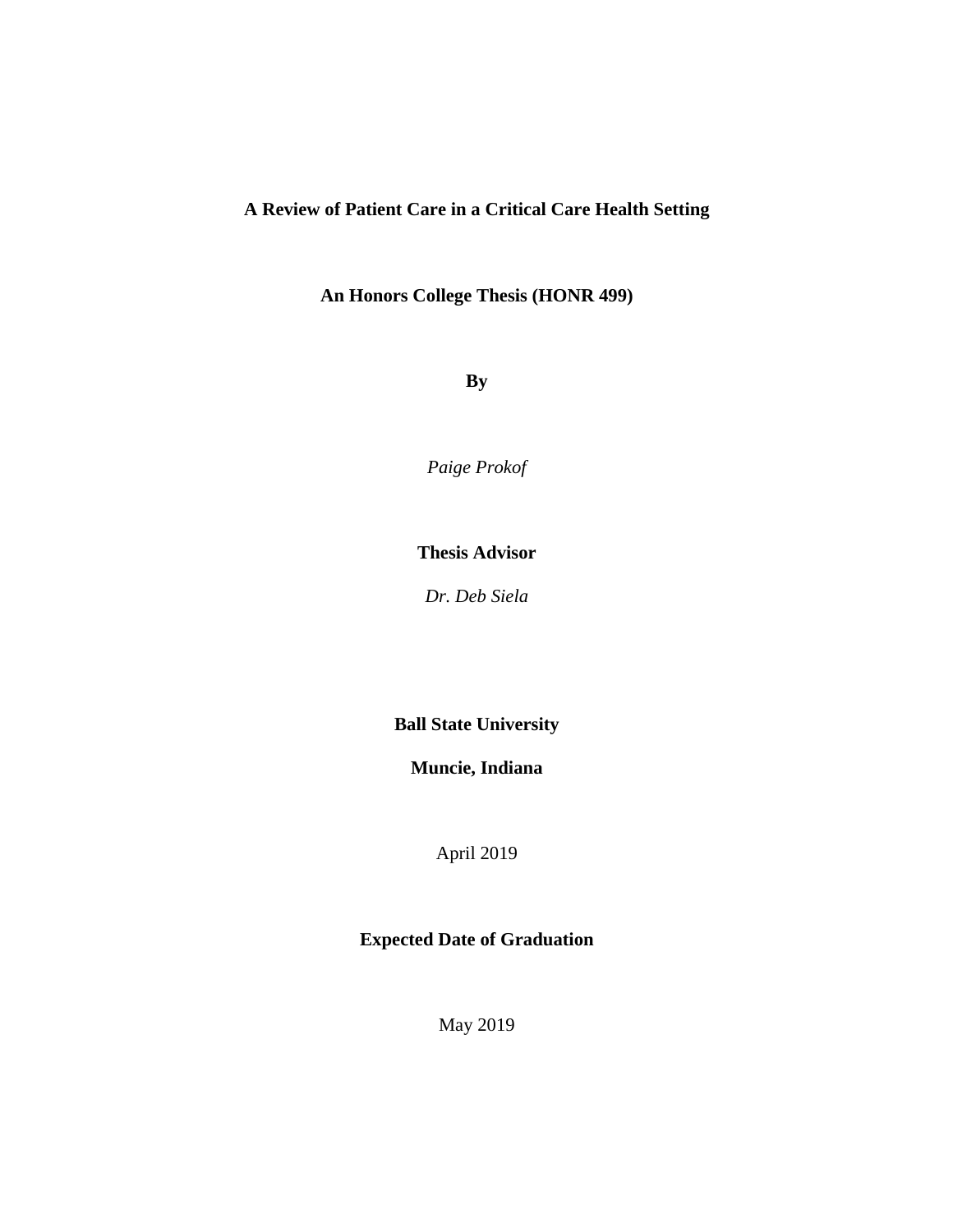## **Abstract**

The inclusion criteria and requirements of the case studies assigned in the critical care nursing class (NUR 430) are as follows: Patient History (description of patient), Course of Illness (reason for current admission to critical care and/or emergent care), Pathophysiology (related to a minimum of 2 main acute illnesses/body systems for ICU/CIC/ED), Assessments (physical exam findings/subjective findings, Vital Signs, Hemodynamics, spontaneous breathing parameters, pain, delirium, etc.), Nutrition (nutritional needs and interventions), Diagnostics (actual findings, what results mean or indicate**,** and how findings impact care), Nursing Diagnoses (minimum of 2 per illness/body system and at least one psychosocial or patient education/teaching), Nursing Interventions (related to each nursing diagnosis and other pertinent interventions not included with your selected nursing diagnoses), Drugs/IV solutions (how drugs work in the body, not just the desired outcome of using the drug or IV solution, Medical Interventions and the nurse's role in it (drugs/IVs as above, discuss any mechanical ventilation/weaning, CVVHD, ventriculostomy, surgery, PCI, etc.), Patient Safety and Quality (discuss a minimum of 3 topics related to IOM and QSEN guidelines in Blackboard including patient-centered care, interdisciplinary teams, use of EBP, quality improvement, safety, and informatics), Interpretation, Analysis, and Synthesis (includes rationale for clinical judgments with a minimum of 1 page), and References (must cite in your case study the reference name in parentheses after information that you obtained from the reference; APA format).